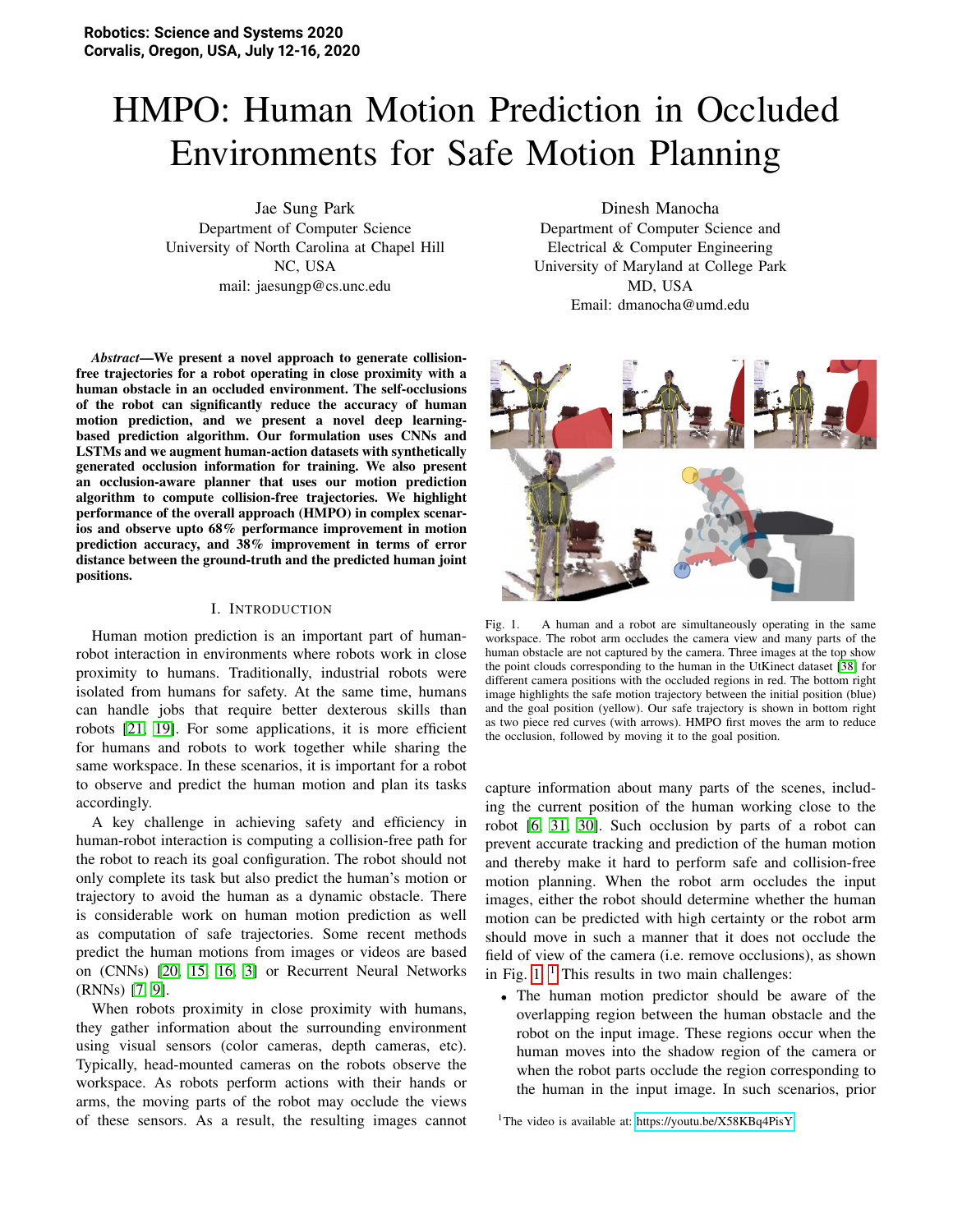human motion predictors do not work well.

• The robot motion planner should respond in realtime when the human motion cannot be accurately predicted due to occlusion. The robot motion planner should compute a safe path by taking into account these occlusion constraints.

Main Results: We address the challenges highlighted above by presenting two novel algorithms: (1) predict human motion in the presence of obstacles and occlusion; (2) plan a robot motion, taking into account the occlusion and the certainty in the motion prediction.

1. Human Motion Prediction in Occluded Scenarios: We present a neural network that uses not only the features from RGBD images, but also features related to occlusion. Our deep learning-based approach predicts the human motion in such occluded scenarios. We use Convolutional Neural Networks (CNNs) for feature extraction from RGBD images and feature extraction for robot occlusion. Moreover, we use ResNet-18 [\[11\]](#page-8-9) to extract visual features from color images with occluded regions. Our learning algorithm classifies the human action and generates the predicted human motion using a skeleton-based human model. We add occluded images of robot scenes to existing RGBD human action prediction datasets [\[38,](#page-9-0) [37,](#page-9-3) [4\]](#page-8-10). We use these augmented datasets to train and evaluate the performance of our human motion prediction algorithm in the presence of occlusion. In practice, our action classification algorithm improves the prediction accuracy by 63% over prior classification algorithms [\[37\]](#page-9-3).

2. Occlusion-Aware Motion Planning: We present a realtime planning algorithm to compute a safe trajectory for a robot in occluded scenes with human obstacles. We use an optimization-based planning framework and add the occlusion constraints in the objective function. Our planner tends to compute collision-free paths and ensures that the human region in the camera image is not occluded by the robot. We have evaluated our planner in complex environments with robots operating close to the human. In practice, our algorithm improves the overall accuracy, measured using error distance between the ground-truth and the predicted human joint positions, by 38%.

We use three human action RGB-D datasets and augment them with occlusion characteristics for training and validation. We highlight the performance of the overall approach (HMPO) in complex environments. We plan to release our augmented datasets and source code at the time of publication.

#### II. RELATED WORK

In this section, we give a brief overview of prior work on prediction and occlusion handling in computer vision and robotics.

#### *A. Human Motion Prediction for Robotics*

Human motion prediction has been shown to be useful to guide collaborative robots in human-robot interaction systems [\[34\]](#page-9-4). The Multiple-Predictor System is a method combining multiple data-driven human motion predictors [\[22\]](#page-8-11). The goal-set Inverse Optimal Control algorithm plans human motion trajectories and considers them as moving obstacles in the robot motion planning step [\[23\]](#page-8-12). Probability models for future human motions can be used in generating collisionfree robot motions. For 2D navigation robots, the probability distribution of a human's future position on a grid map can be predicted based on a human motion model, where parameters of the motion model are approximated and learned from the motion data [\[8\]](#page-8-13). For 3D collaborative applications, the wholebody joint poses of humans may be predicted [\[30\]](#page-9-2). From the tracked human skeleton joint positions, a Gaussian probability distribution can be constructed and learned through Gaussian Processes [\[32\]](#page-9-5), and the future human motion is predicted and presented as Gaussian distributions. All of the algorithms require fully observable information about the human motion and do not account for occlusion. If the human motion is not fully visible, the probability distributions for non-observable human body parts will have high variances; thus the predicted future human motion is not accurate enough to generate collision-free robot motions.

#### *B. Human Motion Prediction from Images and Videos*

Motion prediction algorithms can be categorized as modelbased approaches or motion analysis without an a priori human shape model [\[2,](#page-8-14) [13\]](#page-8-15). Human motion models usually have a high degree-of-freedom (DOF) configuration space. For skeleton model-based human models, Hidden Markov Models (HMMs) are used to predict skeleton joint positions [\[26\]](#page-8-16). Deep learning-based Recurrent Neural Networks (RNNs) can be used for sequences of high-DOF human shape models [\[24\]](#page-8-17). An occlusion removing algorithm for self-occlusion of 3D objects and robot occlusion from robot grippers is used for robot motion planning in [\[12\]](#page-8-18). From 3D point cloud stream data, this method recovers points that were not occluded in previous frames, but are occluded in the current frame. After recovering occluded 3D point clouds, they extract features from the point clouds and use them in RNN. However, this approach is mainly designed for deformable objects manipulated by robot grippers. The prediction of high-DOF human motions has additional challenges due to occlusion or limited sensor ranges. Dragan et al. [\[5\]](#page-8-19) propose improved assistive teleoperation with predictions of the motion trajectory to reach the goal using inverse reinforcement learning. Koppula and Saxena [\[18\]](#page-8-20) use spatial and temporal relations of object affordances to predict future human actions.

## *C. Object Recognition under Occlusions in a Cluttered Environment*

Self-occlusions or occlusions from surrounding objects have been investigated in the context of object recognition and object tracking algorithms. Multiple moving cars can be tracked from video data where some cars are occluded by others. Without occlusions, a linear translational and scaling motion model for cars fits for tracking cars and the motions are computed by differentiating consecutive frames of images [\[17\]](#page-8-21). Prior works have also used image features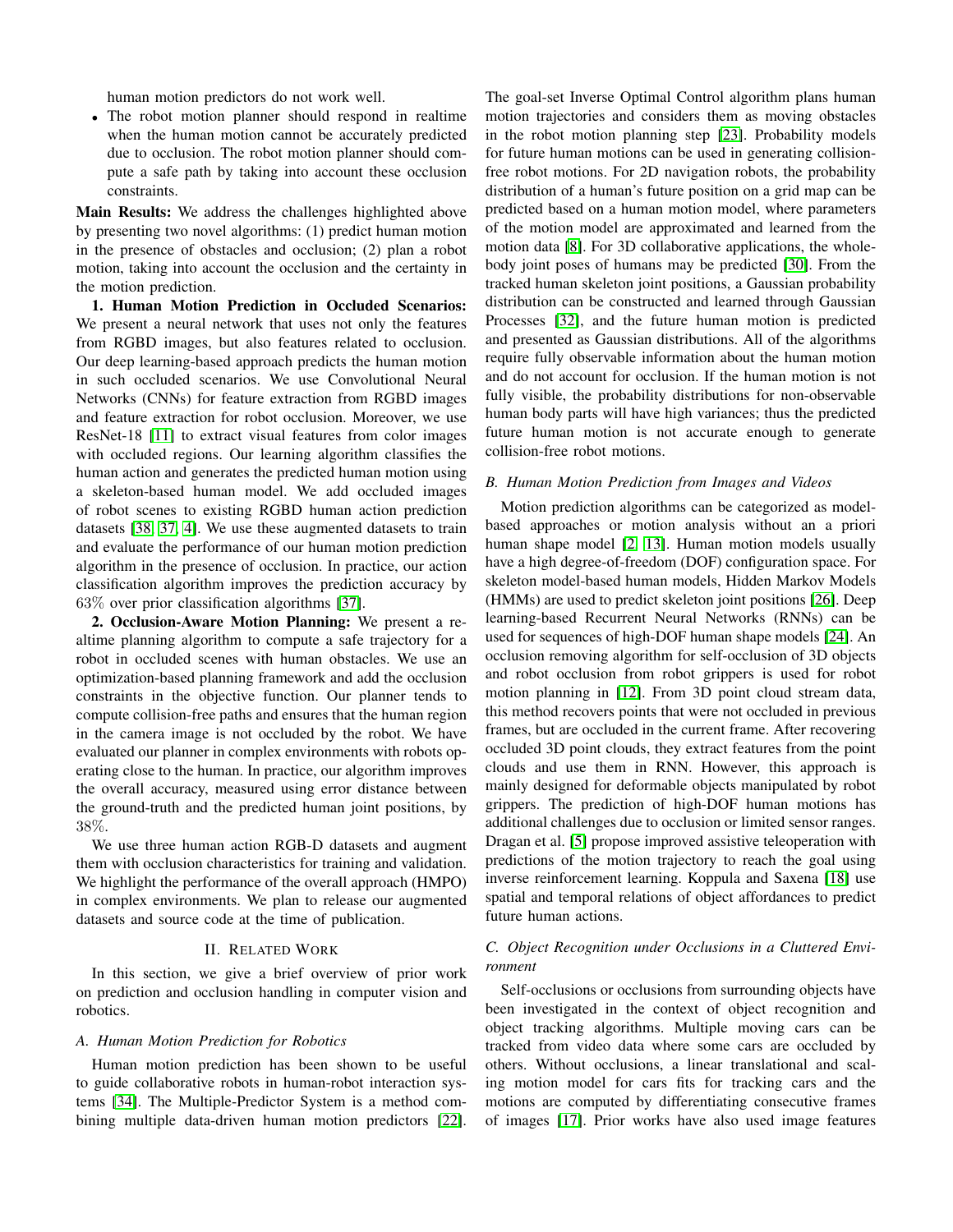to overcome the occlusion problem. Histograms of Oriented Gradients (HOG) and Local Binary Pattern (LBP) have been considered as representative visual features and can be used in a Support Vector Machine (SVM) classifier to segment the occlusions and detect humans behind occlusions [\[36\]](#page-9-6) from input color images. Human model-based body part tracking under an occluding blanket in hospital monitoring applications has been developed [\[1\]](#page-8-22). This is a specialized technique for this application. From input depth images of a human occluded by obstacles [\[4\]](#page-8-10), human joint positions can be tracked from a hierarchical particle filter, where occlusions are handled with a 3D occupancy grid and a Hidden Markov Model (HMM) is used to represent the state of visibility and occlusion. However, it is unable to track parts that are not visible. To overcome and respond to occlusions in object recognition or human body pose estimation, the visibility of occluded objects or human body parts can be computed using supervised learning [\[10,](#page-8-23) [25\]](#page-8-24). By labeling the visibility of body parts with 0 and 1 in the training data and minimizing the loss function for visibility, the visibility is then inferred as a probability in the range of [0, 1].

Our approach is more general and complimentary than the methods discussed above. Not only do we present a novel deep learning-based method to predict human motion in occluded scenarios, but we also compute a motion trajectory for a robot that reduces occlusions. Moreover, we exploit robot kinematics and self-occlusion capabilities to achieve higher classification accuracy than prior methods.

#### III. OVERVIEW

In this section, we describe our problem and the assumptions made by our algorithm. Furthermore, we give an overview of the overall approach combining human motion prediction and occlusion-aware motion planning.

#### *A. Problem Statement and Assumptions*

Figure [2](#page-3-0) highlights the different components of our approach. In our environment, we assume that there is a collaborative robot with one or more robot arms and a camera. Moreover, the robot is operating in close proximity to a human obstacle, and our goal is to compute a collision-free and safe trajectory for the robot. We assume that the human is active and the robot is passive while the robot arm shares the same workspace with the human. The human either performs actions as if there were no robots nearby or as if he or she believes the robot will avoid collisions.

In these scenarios, the robot tracks and predicts the motion of the human using the camera and uses that information for safe planning. We extract the human skeleton from the image and uses the skeleton for motion prediction (see Fig. [1\)](#page-0-0). Our approach is designed for environments, where the robot's motion results in self-occlusions with respect to the camera. This happens for configurations, where the robot arm either fully or partially occludes the human. The input of the human motion predictor is captured from a single RGBD camera attached to the robot's head. Our approach can also work with 2D RGB cameras. The RGB and depth image frames are fed as input to the human motion predictor at a fixed frame rate, which is governed by the underlying camera hardware and the training datasets. For example, the Kinect V2 sensor streams color and depth images at 30 frames per second. The camera position and angle are set to capture the human's motion. The outputs of the human motion predictor are the human action, the future human motion with the skeletonbased human model, and the certainty value related to the probability that the human motion can be predicted accurately in the occluded scenarios.

Real-time Planning: We present an occlusion-aware realtime motion planning algorithm. Our planner takes as input the current configuration of the robot, including the arm, and computes a high-dimensional trajectory in the configuration space that is represented in the space corresponding to the robot configuration  $q \in \mathbb{R}^n$  and the time  $t \in \mathbb{R}$ . The trajectory connects the robot's configuration at the current time to the goal configuration at a later time. The future motion of the human is predicted from our deep learning-based human motion predictor, represented using a skeleton-based model. Our planner takes this predicted trajectory into account for safe motion planning. Our planner modifies this trajectory in real-time in response to the obstacles in the environment and considers two constraints:

- 1) Collision avoidance with static obstacles and predicted paths of dynamic obstacles, especially humans.
- 2) Moving the robot arms so they do not occlude the human from the camera's point of view. This way, the accuracy of the human motion predictor will improve in subsequent frames.

We present an optimization-based planner based on these constraints.

# IV. HUMAN MOTION PREDICTION WITH OCCLUDED VIDEOS

In this section, we present our novel human motion prediction algorithm that accounts for occlusions in the scene.

#### <span id="page-2-0"></span>*A. Neural Network for Occluded Videos*

Our approach is based on convolutional neural networks (CNNs), which have been widely used for image classification and recognition [\[20,](#page-8-2) [15,](#page-8-3) [16,](#page-8-4) [3\]](#page-8-5). We first extract the features, which are used by LSTMs, from the pre-trained ImageNet [\[20\]](#page-8-2). In addition to the image features, we also take into account occlusion features. The deep neural network is provided with the input color image sequence, the depth image sequence, and an occlusion mask image sequence. To facilitate the robot's early response, we need to predict the human action class quickly.

The input image sequence contains the human upper body action. The color and depth images may be occluded by the robot arm, and it is assumed that the robot knows which parts of the images are being occluded, as shown in the red regions in Figure [1.](#page-0-0) We use forward kinematics based on robot joint values and the robot camera position to compute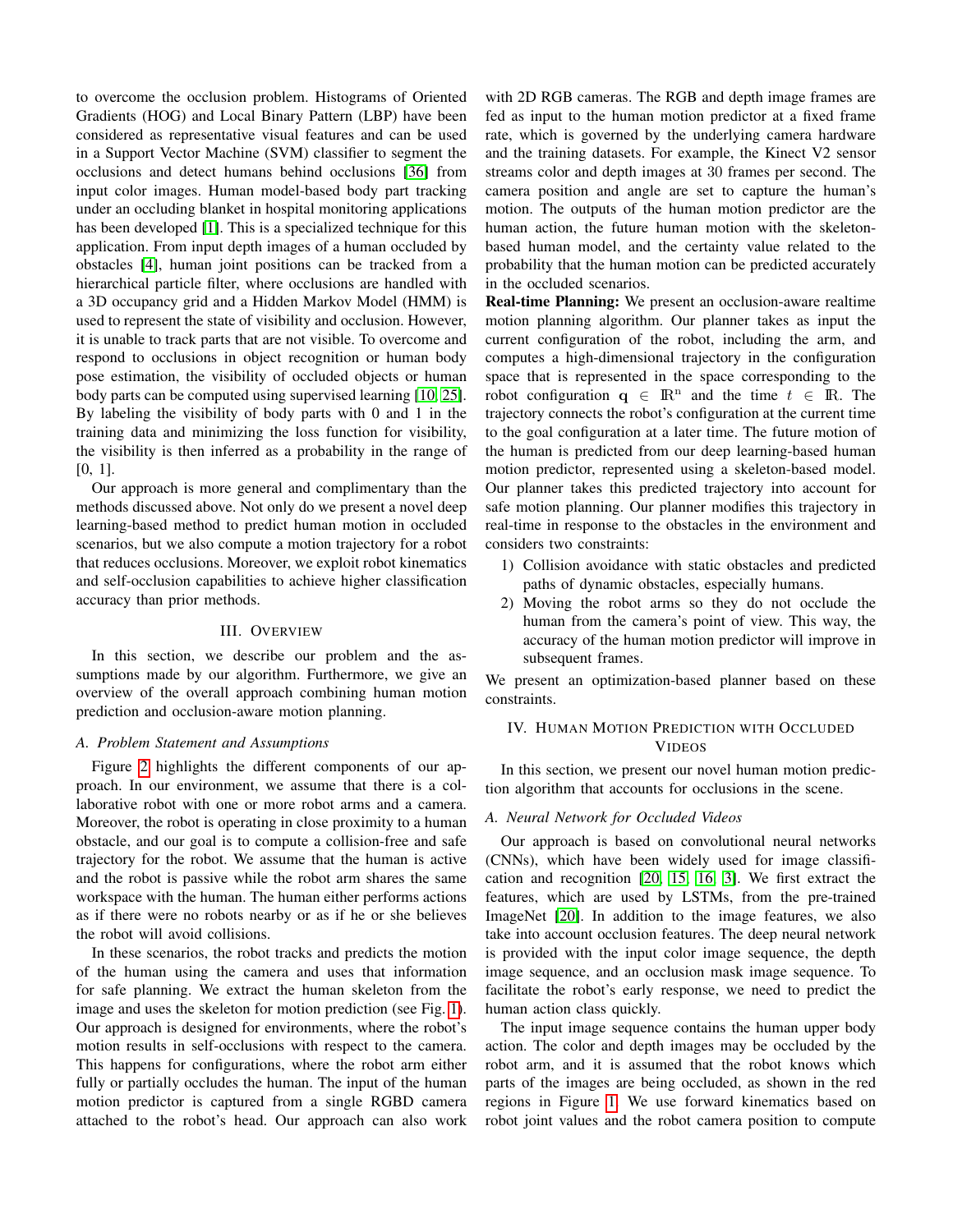

<span id="page-3-0"></span>Fig. 2. **HMPO:** Overall pipeline of our human motion prediction and robot motion planning. We present a new deep learning technique for human motion prediction in occluded scenarios and an optimization-based planning algorithm that accounts for occlusion.

the occlusion region in the image. The output corresponds to the human action class, the future human motion in a short time window, and the confidence value of the human motion prediction. For action classification, our prediction algorithm outputs a discrete probability distribution for various action classes included in the datasets. For the future human motion, the human skeletal joint positions are predicted. Those predictions will have a 100% confidence level, if the robot's configuration does not result in self-occlusions. The confidence level decreases when the human motion is partially occluded; at 0%, the human motion is completely hidden.

Recurrent Neural Networks and Long Short-Term Memory (LSTM) models are useful for constructing deep neural networks for temporal sequences. We exploit these models to predict human actions and future motions with the RGBD input image sequences, which may be partially occluded by the robot arm. In addition to the pre-trained CNN features from the color and depth images, we also use a neural network input for the occlusion image to adjust the human motion prediction results and generate the confidence level of the certainty with which the human motion can be predicted. The feature vectors of color and depth and the occlusion images are fed to the LSTM. The features from depth images and occlusion images are different and are used to generate accurate confidence level results. The output contains the information about action classification, future human joint position, and degrees of occlusions. For each action class, a real value between 0 and 1 represents the likelihood that the human is performing a certain action. The predicted action is the one with the highest value among the action classes.

The outputs of the neural network are the  $x$ ,  $y$ , and  $z$ components of the future human joint position, future human action class, and the confidence value. Future human joint positions are predicted up to 3 seconds ahead of time. The 3-second time window is discretized using 0.5s timesteps (i.e. "prediction timestep"), resulting in 6 time points at which the joint positions are predicted. The x, y, and z coordinates of each joint compose the output vector. The degree of occlusion is represented by a real value between 0 and 1. To train the future joint positions, the ground-truth joint positions in the sequence for each timestep ahead of the current time are used as the expected outputs. More details of the LSTM structure are given in [\[29\]](#page-9-7).

#### <span id="page-3-1"></span>*B. Dataset Generation*

In the field of computer vision, synthetic data has been used widely, reducing the efforts of collecting data and improving prediction performance [\[33,](#page-9-8) [35\]](#page-9-9). There is very little data from real-world scenarios in terms of humans reacting when they are close to robots. Usually, when robot motion planners work in close proximity with humans in the real-world, the color and depth cameras are installed at a location that minimizes the robot occlusions and human self-occlusions while still accurately tracking human skeleton joints. As a result, synthetic datasets are used to generate results for our supervised learning method. Our synthetic datasets have robot images overlaid on the original dataset, as if the robot arm image was captured from the viewpoint of the head-mounted camera.

To train the neural network, we extend three existing datasets for training and cross-validation by adding robot occlusions in the images. There may be some small errors in synthesized datasets, such as pixel color values, depth values, and joint angles of actual motors, compared to real-world captured images with robot occlusions. However, our main problem is predicting the human joint positions and human action class behind the robot occlusion, and the regions of occlusion from forward kinematics. Our approach provides a robust solution to predict human motions accurately with synthesized training data. Furthermore, we added a new action class in these datasets to represent whether the human is occluded by the robot.

UTKinect-Action dataset [\[38\]](#page-9-0) (Figure [3](#page-4-0) (a)) contains 10 types of human actions (*Walk*, *Sit Down*, etc.) and each action has about 18 to 20 RGBD videos captured with Kinect v1. The resolution of the RGB videos is  $640 \times 480$ , whereas the resolution of the depth videos is  $320 \times 240$ . The actions are performed with 10 different subjects. The videos are captured in the same space (a lab) with the same Kinect position and angle.

Watch-n-Patch dataset [\[37\]](#page-9-3) (Figure [3](#page-4-0) (b)) provides RGBD videos of 21 types of human actions performed by 7 subjects captured with Kinect v2. The resolution of the RGB videos is  $1920 \times 1080$ , whereas the resolution of the depth videos is  $512 \times 424$ . The videos are captured in 8 offices and 5 kitchens with different Kinect positions and angles.

Occlusion MoCap dataset [\[4\]](#page-8-10) (Figure [3](#page-4-0) (c)) has RGBD videos of a human with joint tracking Qualysis markers on his body and a static object in the middle of the room. There are 4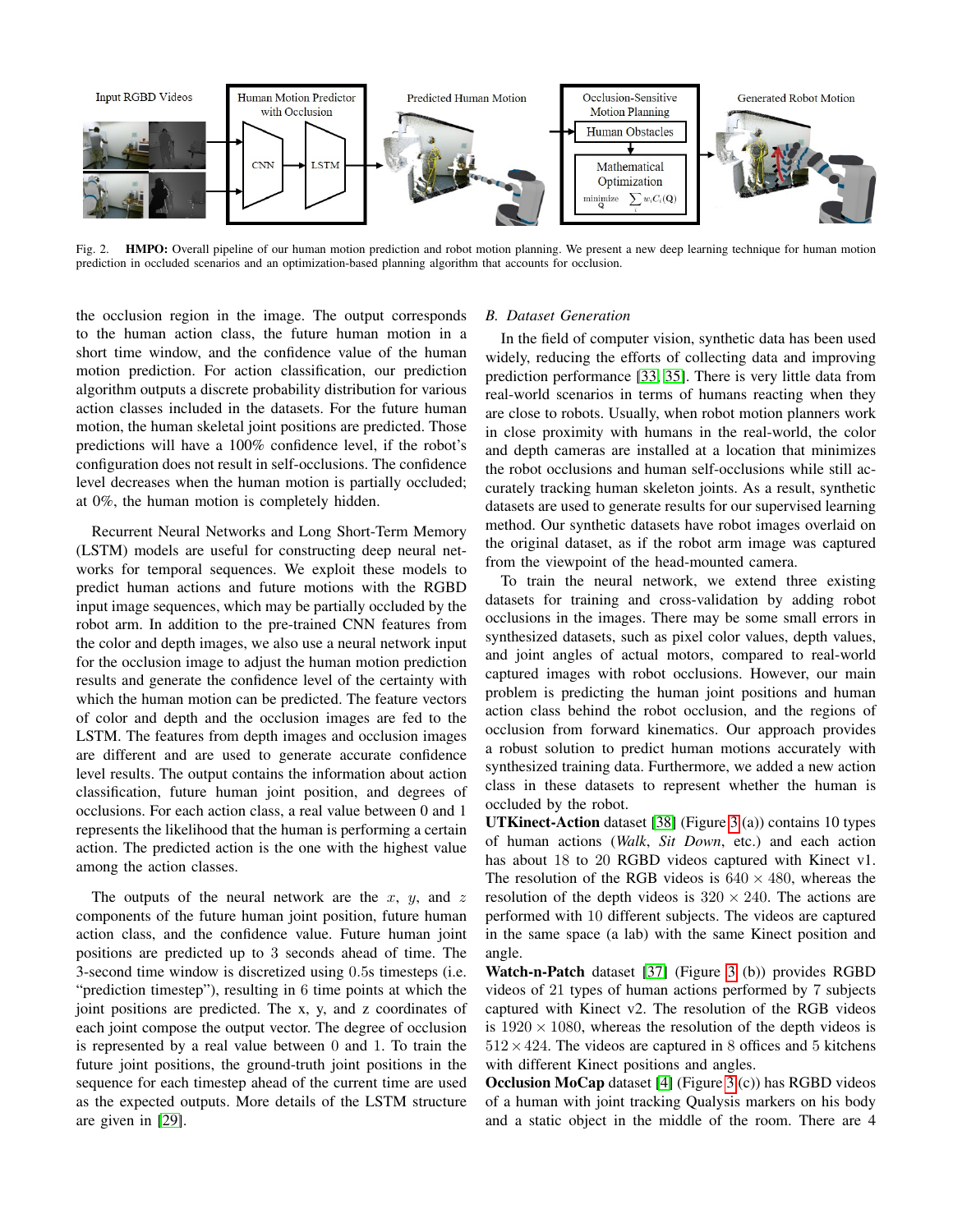

<span id="page-4-0"></span>Fig. 3. Sample images of original datasets and modifications with occlusion information. (a) UTKinect dataset [\[38\]](#page-9-0). (b) Watch-n-patch dataset [\[37\]](#page-9-3). (c) Occlusion MoCap dataset [\[4\]](#page-8-10). We present 3 image pairs for each dataset in each column. The top image in each pair is the original image from the dataset, and the bottom images are generated by augmenting the original images with robot arm occlusions at the bottom. These augmented images are used for training and cross-validation.

videos with lengths between 45 and 60 seconds captured at 15 frames per second. In the videos, a person comes into the space, walks around the chair in the middle of the space, and sits down. The dataset has  $640 \times 480$  resolution in both color and depth images. While the action labels are not given in the dataset, this one provides more accurate joint positions than the other two datasets highlighted above.

In all the datasets, only one human subject performs the actions and human skeleton tracking data are available. We add a robot arm occlusion in both the RGB videos and depth videos of the UTKinect, Watch-n-Patch, and Occlusion MoCap datasets to make them effective for our prediction algorithm. The robot occlusions are added as if the videos are captured by a camera on a virtual robot, where the robot arm is moving around in the same space that is used to perform human actions. The inserted robot occlusions are rendered with simulated geometric models of the robot and appropriate models of light to simulate the images and occlusion. The regions of occlusion are computed using forward kinematics. It is accurate up to the resolution of the image-based methods. Because the humans in the original dataset are moving without the presence of robot, those captured human motions are neither changed nor affected in the occluded datasets. Therefore, the virtual robot's goal is to avoid collisions with the humans. In order to generate the virtual robot's motion, we used the ITOMP optimization-based motion planner [\[27\]](#page-9-10) to avoid collisions along with probabilistic collision detection [\[28\]](#page-9-11) to measure collision probability with noisy point cloud data.

The file sizes of the UTKinect, Watch-n-Patch, and Occlusion MoCap datasets are 7GB, 30GB, and 2GB, respectively, and we generate additional input images with occlusions. Duplicating image files and saving them in storage disks can be inefficient, so we store the synthesized dataset by only storing the robot joint angles for each frame. From the robot joint poses, the RGBD images and occlusion images are obtained by overlaying the robot image on the original images.

When human motions are not fully visible due to occlusions, human action labels cannot be predicted accurately. In this case, we semi-automatically assign an *occluded* label. To determine if the human action can be predicted, we check if the human skeleton tracking data is occluded by the generated virtual robot arm motions. For action labels that are recognized mostly from human hand motions (e.g., *fetch-from-fridge*, *drinking*, or *pouring*), the human action cannot be predicted if the robot arm occludes the human hand. These action labels are changed to *occluded* if the human hand joint is occluded by the virtual robot in the depth image. For other action labels that are recognized from the motion of the whole body (e.g., *walking*, *leave-office*, or *leave-kitchen*), the human action can be predicted if some parts in the RGBD videos are occluded but cannot be predicted if most parts of the human are occluded. These action labels are changed to *occluded* if most of the human joints are occluded by the virtual robot. There are 23 joints in the human skeleton tracking data. We label *occluded* if 20 or more joints are occluded. For the prediction algorithm to be able to predict actions when RGBD videos are not occluded, the original datasets are also included in the training dataset without modification.

The neural network is given the images with occlusions for both training and inference. The synthesized datasets include images without robot occlusions when the robot arm does not occlude the camera. About 50% of the training dataset images have robot occlusions to train human action and joint positions behind occlusions. These data have the *occluded* label and a 0 confidence value for expected output if the robot parts occlude more than half of the human joints. The rest of the images with no occlusions are also necessary to train human action and joint positions without occlusions. These data with and without robot occlusions would be used in the realworld scenarios. The human motion prediction and occlusionaware motion planner work well without occlusion because the training dataset contains images without occlusions. The robot occlusion does not hide the human, where the certainty values are 1 and the robot motion trajectory is not affected by occlusion-related cost functions. The algorithms also work well with occlusion.

## V. OCCLUSION-AWARE MOTION PLANNING

In this section, we describe our planning algorithm that uses the human motion prediction results computed in the prior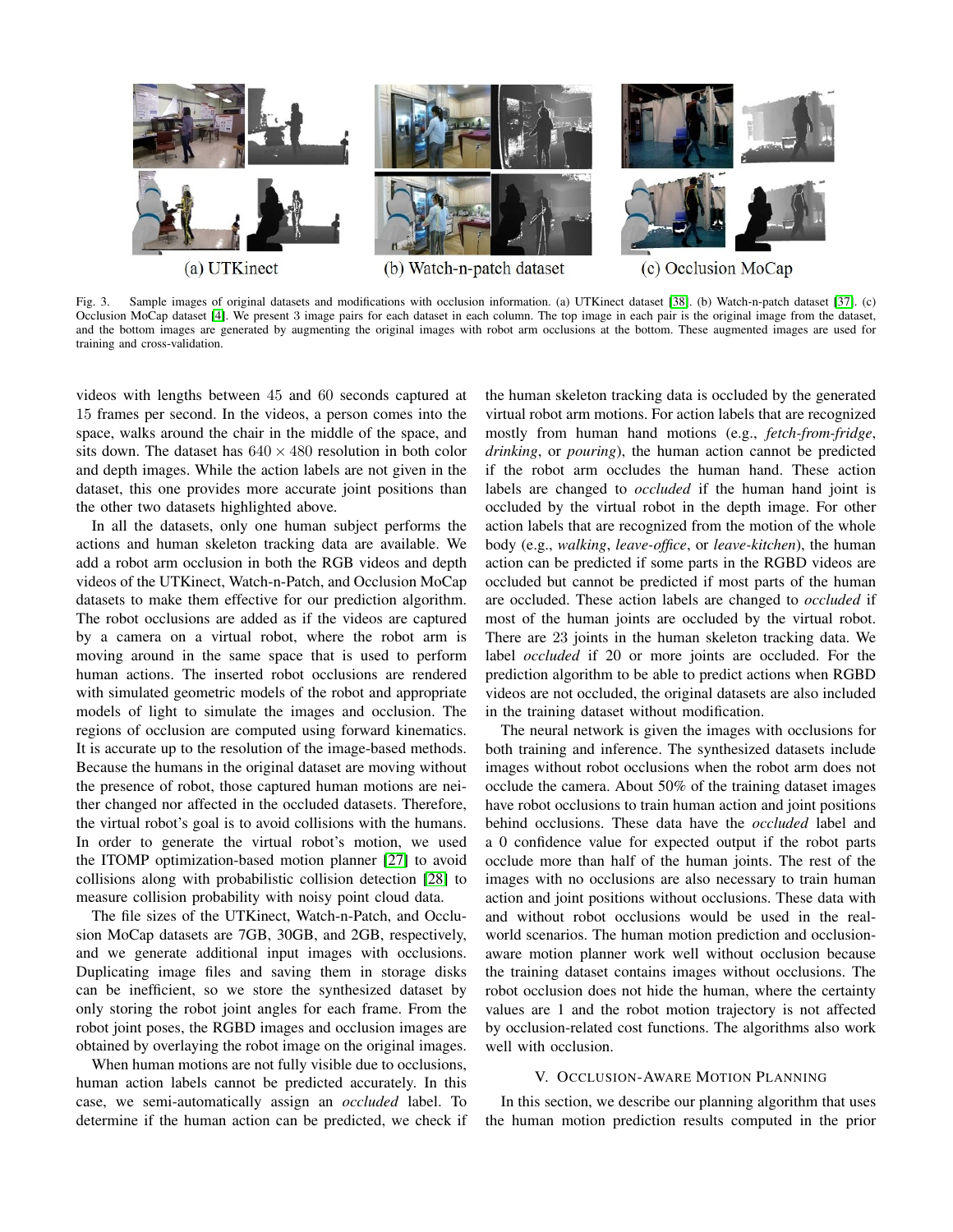section.

#### *A. Optimization-Based Planning of Robot Trajectories*

We denote a single configuration of the robot as a vector q, which consists of joint-angles or other degrees-of-freedom. An n-dimensional configuration at time t, where  $t \in \mathbb{R}$ , is denoted as  $q(t)$ . We assume  $q(t)$  is twice differentiable, and its first and second derivatives are denoted as  $\mathbf{q}'(t)$  and  $\mathbf{q}''(t)$ , respectively. We represent bounding boxes of each link of the robot as  $B_i$ . The bounding boxes at a configuration q are denoted as  $B_i(\mathbf{q})$ .

For a planning task with the given start configuration  $\mathbf{q}_s$  and goal configuration  $\mathbf{q}_q$ , the robot's trajectory is represented by a matrix Q, the elements of which correspond to the way-points [\[14,](#page-8-25) [39,](#page-9-12) [27\]](#page-9-10). The robot trajectory passes through  $n + 1$ waypoints  $q_0, \dots, q_n$ , which will be optimized by an objective function under constraints in the motion planning formulation. Robot configuration at time  $t$  is cubically interpolated from two waypoints.

We use optimization-based robot motion planning [\[27\]](#page-9-10) for generating robot trajectories in dynamic scenes. The objective function for the optimization-based robot motion planning consists of different types of cost functions.

The *i*-th cost functions of the motion planner are  $C_i(\mathbf{Q})$ .

minimize 
$$
\sum_{i} w_i C_i(\mathbf{Q})
$$
  
\n
$$
\mathbf{q}_{min} \leq \mathbf{q}(t) \leq \mathbf{q}_{max},
$$
  
\nsubject to 
$$
\mathbf{q}'_{min} \leq \mathbf{q}'(t) \leq \mathbf{q}'_{max}, \quad 0 \leq \forall t \leq T,
$$
  
\n
$$
\mathbf{q}_0 = \mathbf{q}_s, \quad \mathbf{q}_n = \mathbf{q}_g
$$
 (1)

for the initial robot configuration  $q_s$  and the goal configuration  $\mathbf{q}_g$ . In the optimization formulation,  $C_i$  is the *i*-th cost function and  $w_i$  is the weight of the cost function. Every 0.5s timestep, the motion planning problem is updated, and the motion planner adjusts the trajectory with respect to changes in human motions and prediction of occlusion and human action.

#### *B. Occlusion Sensitive Constraints*

We account for occlusion characteristics by adding a new soft constraint that prevents the robot from occluding the human obstacle, especially when the certainty in motion prediction is low.

Robot occlusion:

$$
C_{occlusion}(\mathbf{Q}) = \frac{1}{T} \int_0^T (1 - \alpha(t))^2 dt, \tag{2}
$$

where  $\alpha(t)$  is the confidence value at time t of human motion prediction, where the robot may have occluded the human image captured by the RGBD sensor. The confidence value is one of the output values of the neural network in Section [IV-A](#page-2-0) and is in the range  $[0, 1]$ . A confidence value near 1 means that the human is not very occluded by the robot, whereas a value near 0 means that the human motion cannot be accurately predicted. We modify the trajectory to reduce  $C_{occlusion}$  and this reduces the overlapping area of the robot and the human portion in the RGBD frames over the duration of the trajectory.

### *C. Real-time Collision Avoidance with Predicted Human Motions*

In order to avoid collisions with the human obstacle in the 3-second future time period, we add a soft constraint that imposes a penalty in terms of the extent of the penetration depth between the robot and the predicted human motion.

Collision avoidance with a human:

 $\tau$ 

$$
C_{collision}(\mathbf{Q}) = \frac{1}{T} \int_0^T \sum_i \sum_j dist(B_i(t), H_j(t))^2 dt, \quad (3)
$$

where  $dist(B_i(t), H(t)_j)$  is the penetration depth between a robot bounding box  $B_i(t)$  and the predicted human obstacle  $H_i(t)$  at time t. The human obstacle is represented with multiple capsules, each of which connects a pair of joints.  $H_i(t)$ represents a capsule with index  $j$ , connecting two human joints  $\mathbf{h}_{i,1}(t)$  and  $\mathbf{h}_{i,2}(t)$ , where the joint positions come from the result of the skeleton model-based human motion prediction in Section [IV-A](#page-2-0) For the prediction uncertainty of each joint due to the presence of occlusions, we change the radius of the capsule with respect to the confidence values for the joints  $\alpha_{i,1}(t)$  and  $\alpha_{i,2}(t)$ . To reduce the computation time, we take the average of two confidence values and the radius  $r_i(t)$  is linearly interpolated as:

$$
\alpha_j(t) = \frac{1}{2}(\alpha_{j,1}(t) + \alpha_{j,2}(t)),
$$
\n(4)

$$
r_j(t) = (1 - \alpha_j(t))r_0 + \alpha_j(t)r_1, \quad r_0 \ge r_1 \tag{5}
$$

where  $r_0$  and  $r_1$  are user-specified parameters. When the occlusion confidence  $\alpha_i(t)$  is 0, this implies that the joints are occluded and the radius is  $r_0$ . On the other hand, when  $\alpha_i(t)$  is 1 that implies that the joints are not occluded, and the radius is  $r_1$ .

The details of the robot motion planning and optimization are described in [\[29\]](#page-9-7).

#### VI. PERFORMANCE AND ANALYSIS

#### *A. Human Action Recognition and Motion Prediction*

After generating RGB-D datasets with occlusion characteristics (see Section [IV-B\)](#page-3-1), we use them for training and evaluation. The Watch-n-patch dataset [\[37\]](#page-9-3) has a frame rate of 5 frames per second. Each dataset has two types of RGB-D images: *No Occlusion* and *Occlusion* (see Fig. [3\)](#page-4-0). We perform 5-fold cross-validation, and these datasets are divided into 5 segments. 4 segments are used for training and the remaining one is used for validation. When splitting the dataset, we split the original dataset into 5 subsamples, and we split the modified dataset with robot occlusions into 5 subsamples. 4 subsamples of the original dataset and 4 subsamples of the modified dataset are used for training, and the remaining subsamples are used for validation.

We have tested our neural network models by enabling and disabling the input data channels related to the robot occlusion. These input channels are: *Occlusion Color*, *Occlusion Depth*, and *Skeleton*. *Occlusion Color* is the color image of the robot with a white background. *Occlusion Depth* is the depth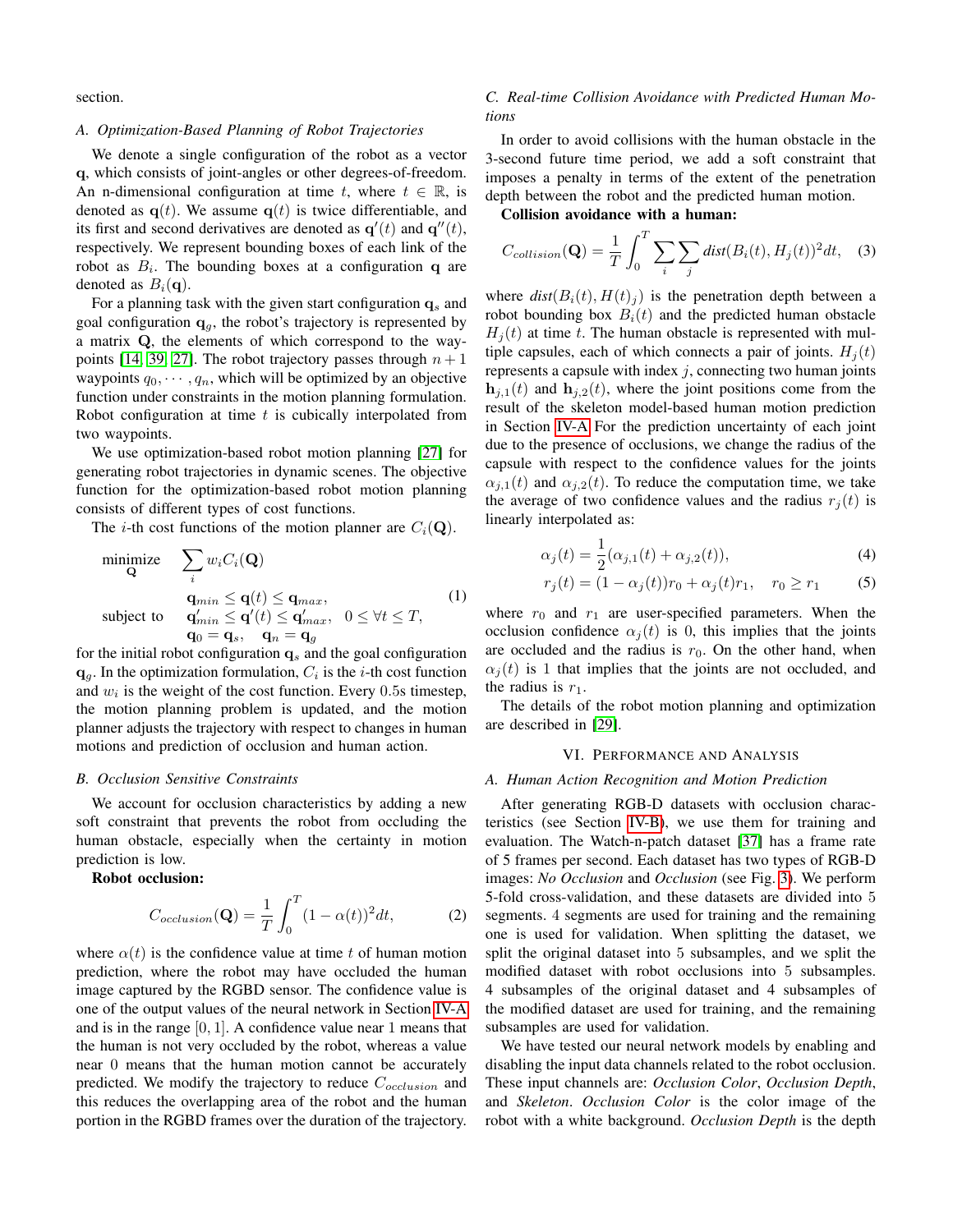| Error                | <b>UTKinect</b> | Watch-n-    | Occlusion   |
|----------------------|-----------------|-------------|-------------|
| Distance (cm)        | [38]            | Patch [37]  | MoCap $[4]$ |
| Tracking $[4]$ + EKF |                 |             | 51.6 (17.7) |
| <b>Baseline</b>      | 91.3 (26.8)     | 116(28.4)   | 64.0 (16.7) |
| Occ. Color           | 94.1 (20.4)     | 110(22.9)   | 63.4 (14.5) |
| Occ. Depth           | 83.1 (21.6)     | 105(28.2)   | 41.0(9.3)   |
| Skeleton             | 79.9 (15.2)     | 96.8 (19.7) | 38.6 (9.2)  |
| Occ. $Color + Depth$ | 72.9 (15.0)     | 91.4 (21.4) | 35.4 (14.9) |
| $Occ. Color + Skel.$ | 70.9 (13.0)     | 82.7 (21.4) | 34.0(4.9)   |
| Occ. Depth + Skel.   | 65.3(12.1)      | 77.1(22.7)  | 35.1(4.0)   |
| <b>HMPO</b>          | 61.9 (15.8)     | 76.8 (14.3) | 31.8(6.9)   |

#### TABLE I

<span id="page-6-0"></span>Accuracy Comparison of Prediction Algorithms on Different Datasets:

AVERAGE ERROR DISTANCE (LOWER IS BETTER) BETWEEN GROUND TRUTH JOINT POSITIONS AND THE PREDICTED JOINT POSITIONS AFTER 3 SECOND FOR DIFFERENT DATASETS AND ALGORITHMS. THE NUMBERS IN PARENTHESES ARE STANDARD DEVIATIONS. THE BASELINE IS BASED ON TRACKING METHODS [\[4\]](#page-8-10) ALONG WITH EXTENDED KALMAN FILTERS ON THE SKELETON-BASED HUMAN MOTION MODEL. OUR APPROACH, HMPO (31.8 CM), REDUCES THE ERROR DISTANCE DATASET BY 38% FROM THE PARTICLE FILTER-BASED TRACKING [\[4\]](#page-8-10) PLUS EXTENDED KALMAN

FILTER  $(51.6 \text{ CM})$  and  $50\%$  from the baseline  $(64.0 \text{ CM})$ . This DEMONSTRATES THE ACCURACY BENEFITS OF OUR OCCLUSION-AWARE PLANNER.

image of the robot with a white background. *Skeleton* is the tracked human skeletal joint positions in 3D coordinates with respect to the camera coordinate system. The baseline planning algorithm only accepts the color and depth images and does not acquire information about robot occlusions. We created 7 different models or versions of planners by enabling the three input channels described above. HMPO accepts color image, depth image, color robot occlusion image, depth robot occlusion image, and the tracked human skeleton.

We measure the performance of our joint position prediction and action classification algorithms. Table [I](#page-6-0) shows the performance of the future human joint position prediction for the different classification models. The average *error distance* is measured as follows:

$$
d_{err}(t) = \frac{1}{N} \sum_{i=1}^{N} ||\mathbf{h}_i(t) - \mathbf{h}_{truth,i}(t)||,
$$
 (6)

where N is the number of human skeleton joints,  $h_i(t)$  is the predicted  $i$ -th human 3D joint position at time  $t$ , and  $h_{truth,i}(t)$  is the ground-truth human joint position. The human skeleton model-based joint tracking with particle filter [\[4\]](#page-8-10) has an average error distance of 16.0 cm for tracking. An Extended Kalman Filter with linear motion of joint angles is used to predict the future joint positions. With the particle filter and the Extended Kalman Filter, the average prediction error is 34.0 cm, which is a significant increase over the average tracking error of 16.0 cm. When occlusion characteristics are added to the RGB-D images, the error distance increases to 51.6 cm. The error distance of HMPO in the *Occlusion* dataset is 31.8 cm. HMPO reduces the error distance dataset by 38% from the particle filter-based tracking [\[4\]](#page-8-10) plus Extended Kalman Filter (51.6 cm) and 50% from the baseline (64.0 cm).

Table [II](#page-6-1) highlights the performance of human action class

| Accuracy $(\% )$           | Dataset            |  |
|----------------------------|--------------------|--|
|                            | Watch-n-Patch [37] |  |
| Wu et al. [37]             | 22.5               |  |
| <b>Baseline</b>            | 19.7(6.3)          |  |
| Occlusion Color            | 16.9(5.0)          |  |
| Occlusion Depth            | 24.4 (5.2)         |  |
| Skeleton                   | 28.8(6.1)          |  |
| Occlusion Color + Depth    | 28.3(4.3)          |  |
| Occlusion Color + Skeleton | 30.7(7.1)          |  |
| Occlusion Depth + Skeleton | 31.0(5.4)          |  |
| <b>HMPO</b>                | 36.6(4.1)          |  |

#### TABLE II

<span id="page-6-1"></span>ACCURACY OF ACTION CLASSIFICATION AND HUMAN MOTION PREDICTION ALGORITHMS FOR THE WATCH-N-PATCH DATASET (HIGHER IS BETTER). THE NUMBERS IN PARENTHESES ARE STANDARD DEVIATIONS. HMPO (36.6%) IMPROVES THE ACTION CLASSIFICATION ACCURACY IN THE *Occlusion* DATASET BY 63% FROM WU ET AL. [\[37\]](#page-9-3)  $(22.5\%)$  AND  $86\%$  FROM THE BASELINE  $(19.7\%).$ 

prediction for different classification models. Wu et al. [\[37\]](#page-9-3) highlighted 31.6% accuracy on action classification for the original Watch-n-patch dataset with 21 different types of human action classes. When robot occlusion is added to this dataset, human skeleton-based visual features cannot be extracted. This results in lower accuracy of classification (22.5%) for both the original action class labels and the *occluded* label. However, when more input channels containing information about occlusions are added to the baseline, the classification accuracy increases. We observe that *Occlusion Depth* and *Skeleton* inputs play a more significant role in terms of action classification for the *Occlusion* dataset than *Occlusion Color*. Overall, the accuracies of the *Occlusion Depth* and *Skeleton* for *Occlusion* datasets increase from the accuracy of the baseline (19.7%) by 4.7pp and 9.1pp, respectively. However, the accuracy of *Occlusion Color* decreases by 2.8pp from the baseline, though the occlusion color input channel contributes to an increase when combined with the occlusion depth or the skeleton input channels. The classification accuracy of HMPO is 36.6%. HMPO improves the action classification accuracy in the *Occlusion* dataset by 63% from Wu et al. [\[37\]](#page-9-3) (22.5%) and 86% from the baseline (19.7%). This demonstrates the benefits of our approach.

#### *B. Occlusion-aware Motion Planning*

We use the Fetch robot with an RGB-D camera on its head and a 7-DOF robot arm. The environments are represented as point clouds of human and static objects from the RGB-D datasets. In addition, we add virtual tables and bookshelves to the environments, so that the robot can interact with them as static obstacles. The robot's task is to move a simple object on the table or bookshelf to a goal location while avoiding collisions with static obstacles and the human (see Fig. [4\)](#page-7-0). The initial and goal locations of the object are randomly set for each task. The moving task is repeated with randomized goal locations for our evaluations.

The human joint positions occluded by the robot arm are set to zero (untracked) as they are used as inputs to the LSTM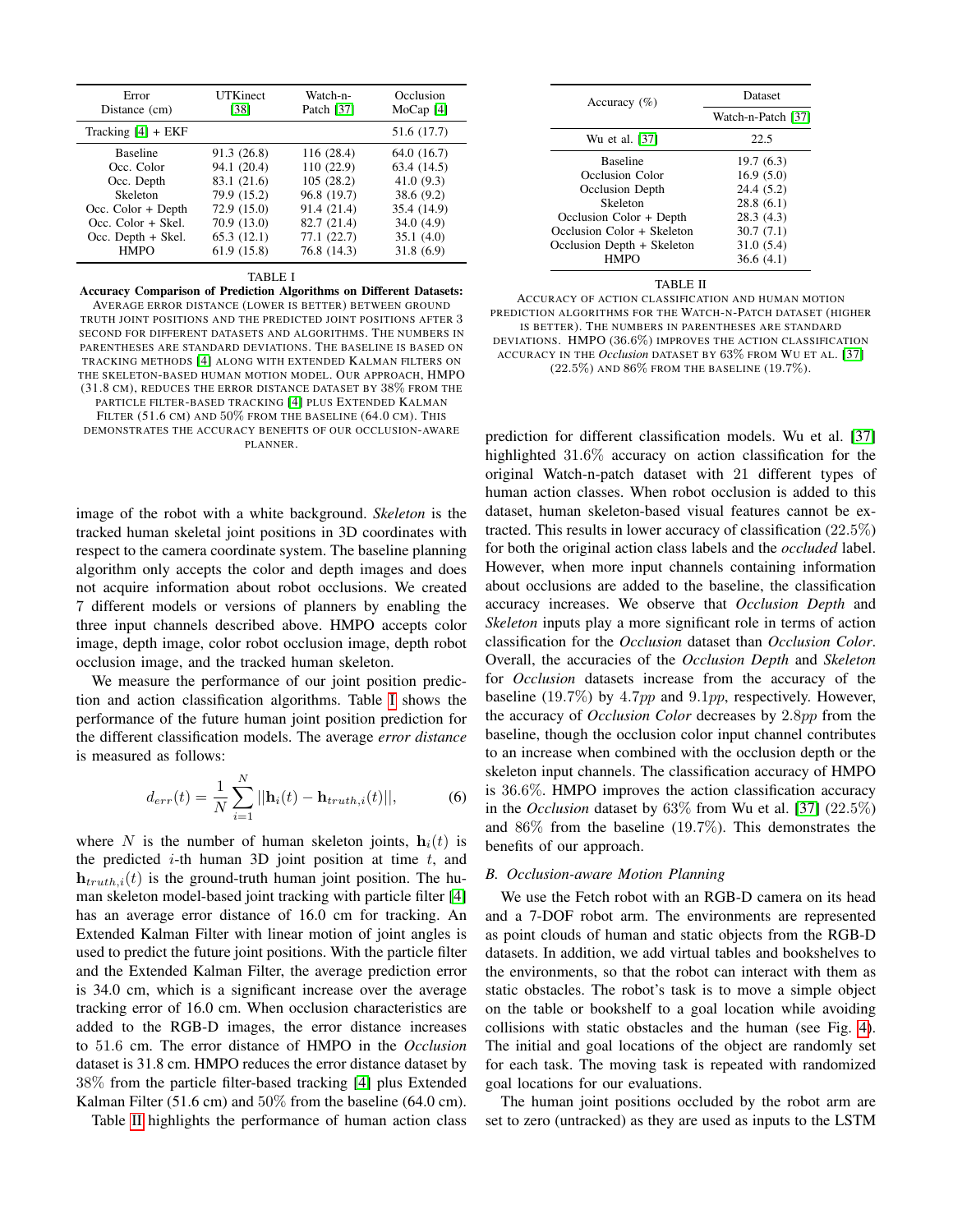

<span id="page-7-0"></span>Benefits of Occlusion-Aware Planning: The top row highlights the point cloud with the dynamic human obstacle, and the regions occluded by robot arms (in red). The bottom row highlights the trajectories computed by different planners when as the robot arm needs to move from right to left: (a) The trajectory is generated by the baseline planner, which does not account for occlusion. When the robot occludes the human, the motion prediction error is high and results in collisions. (b) The robot arm motion is generated by our occlusion-sensitive planner. The arm first moves to reduce the level of occlusion (i.e. a detour) and then reaches the goal to compute a safe trajectory.

described in Section [IV-A.](#page-2-0) Only the inferred future joint positions and the confidence values are used while computing the collision and occlusion cost functions in our planner. To evaluate the performance, robot motion trajectories are generated from a baseline planner without the robot occlusion cost functions (left) and from our occlusion-aware robot motion planner, which uses the robot occlusion cost function (right) in Figures [1](#page-0-0) and [4,](#page-7-0) respectively. The baseline robot motion planner tends to generate trajectories that collide with the human when the robot arm occludes the human from the robot head camera in the input images. This demonstrates the benefits of our planner, as it is able to compute a collisionfree path in a complex environment with occluded dynamic obstacles.

#### VII. CONCLUSION AND LIMITATIONS

We present a novel approach to generating safe and collision-free trajectories for a robot operating in close proximity with a human obstacle. In these scenarios, parts of the robot (e.g., the arms) can result in self-occlusion and reduce the accuracy of human motion prediction. We present two novel algorithms. The first of these is a deep learning-based method for human motion prediction in occluded scenarios that not only considers image features but also occlusion features for training and evaluation. We use three widely used datasets of human actions and augment them with synthetic occlusion information. Compared to prior classification algorithms, we observe up to 68% improvement in motion prediction accuracy. Second, we present an occlusion-aware planner that considers the predicted trajectories and the confidence level. It directly computes a safe trajectory or moves the robot arms to reduce the extent of occlusion, thereby increasing the accuracy of human motion prediction for safe planning. We have highlighted the performance in complex scenarios where prior planners are unable to compute collision-free trajectories. Furthermore, we observe up to 38% improvement in terms of the error distance metric. To the best of our knowledge, this is the first general method for safe motion planning in occluded scenarios with human obstacles.

Our work has some limitations. Our augmented datasets with occlusion characteristics are synthesized from humanonly action datasets. Those human actions were captured in an environment with no physical robots. The human actions in the real world in an environment shared with a robot may be different. The trajectories computed by our occlusion-aware planner may be less optimal because we may compute path detours while we first attempt to move the arms to reduce occlusion. Our overall planning algorithm uses an optimization framework with occlusion functions and is prone to local minima problems. Our motion prediction algorithm assumes that a good representation of the human skeleton can be computed from a given depth image. There are many avenues for future work. In addition to addressing the limitations, we would like to evaluate our approach in complex scenes with multiple humans, which can result in complex occlusion relationships.

#### ACKNOWLEDGMENTS

This research is supported in part by ARO grants W911NF1910069 and W911NF1910315 and Intel.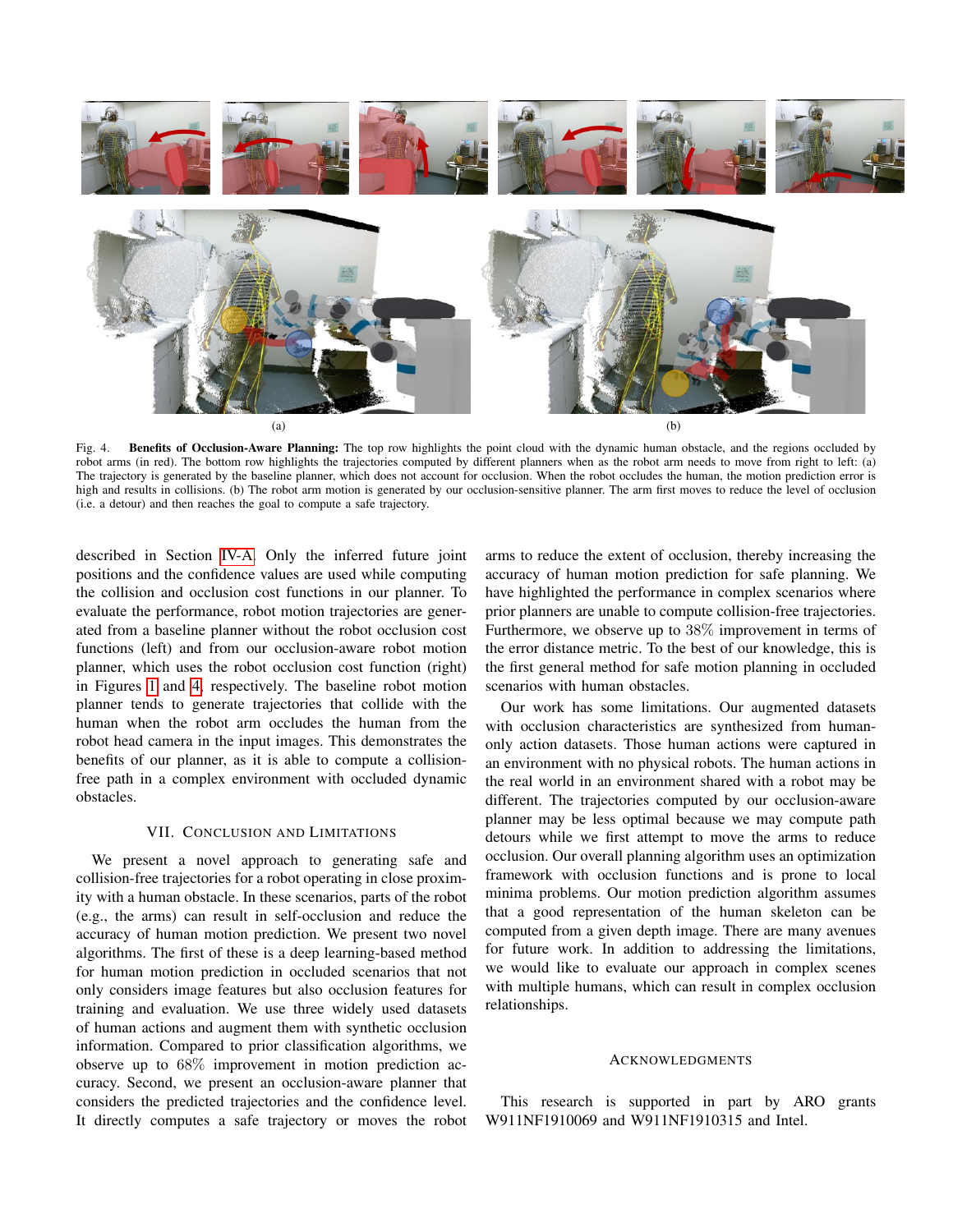#### REFERENCES

- <span id="page-8-22"></span>[1] Felix Achilles, Alexandru-Eugen Ichim, Huseyin Coskun, Federico Tombari, Soheyl Noachtar, and Nassir Navab. Patient mocap: Human pose estimation under blanket occlusion for hospital monitoring applications. In *International Conference on Medical Image Computing and Computer-Assisted Intervention*, pages 491–499. Springer, 2016.
- <span id="page-8-14"></span>[2] Jake K Aggarwal and Quin Cai. Human motion analysis: A review. *Computer vision and image understanding*, 73 (3):428–440, 1999.
- <span id="page-8-5"></span>[3] Judith Butepage, Michael J Black, Danica Kragic, and Hedvig Kjellstrom. Deep representation learning for human motion prediction and classification. In *Proceedings of the IEEE Conference on Computer Vision and Pattern Recognition*, pages 6158–6166, 2017.
- <span id="page-8-10"></span>[4] Abdallah Dib and François Charpillet. Pose estimation for a partially observable human body from rgb-d cameras. In *2015 IEEE/RSJ International Conference on Intelligent Robots and Systems (IROS)*, pages 4915–4922. IEEE, 2015.
- <span id="page-8-19"></span>[5] Anca D Dragan and Siddhartha S Srinivasa. *Formalizing assistive teleoperation*. MIT Press, July, 2012.
- <span id="page-8-8"></span>[6] Matthew Field, David Stirling, Fazel Naghdy, and Zengxi Pan. Motion capture in robotics review. In *2009 IEEE International Conference on Control and Automation*, pages 1697–1702. IEEE, 2009.
- <span id="page-8-6"></span>[7] Chelsea Finn, Ian Goodfellow, and Sergey Levine. Unsupervised learning for physical interaction through video prediction. In *Advances in neural information processing systems*, pages 64–72, 2016.
- <span id="page-8-13"></span>[8] Jaime F Fisac, Andrea Bajcsy, Sylvia L Herbert, David Fridovich-Keil, Steven Wang, Claire J Tomlin, and Anca D Dragan. Probabilistically safe robot planning with confidence-based human predictions. *arXiv preprint arXiv:1806.00109*, 2018.
- <span id="page-8-7"></span>[9] Katerina Fragkiadaki, Sergey Levine, Panna Felsen, and Jitendra Malik. Recurrent network models for human dynamics. In *Proceedings of the IEEE International Conference on Computer Vision*, pages 4346–4354, 2015.
- <span id="page-8-23"></span>[10] Albert Haque, Boya Peng, Zelun Luo, Alexandre Alahi, Serena Yeung, and Li Fei-Fei. Towards viewpoint invariant 3d human pose estimation. In *European Conference on Computer Vision*, pages 160–177. Springer, 2016.
- <span id="page-8-9"></span>[11] Kaiming He, Xiangyu Zhang, Shaoqing Ren, and Jian Sun. Deep residual learning for image recognition. In *The IEEE Conference on Computer Vision and Pattern Recognition (CVPR)*, June 2016.
- <span id="page-8-18"></span>[12] Zhe Hu, Tao Han, Peigen Sun, Jia Pan, and Dinesh Manocha. 3-d deformable object manipulation using deep neural networks. *IEEE Robotics and Automation Letters*, 4(4):4255–4261, 2019.
- <span id="page-8-15"></span>[13] Ioannis A Kakadiaris and Dimitris Metaxas. Modelbased estimation of 3d human motion with occlusion based on active multi-viewpoint selection. In *Pro-*

*ceedings CVPR IEEE Computer Society Conference on Computer Vision and Pattern Recognition*, pages 81–87. IEEE, 1996.

- <span id="page-8-25"></span>[14] Mrinal Kalakrishnan, Sachin Chitta, Evangelos Theodorou, Peter Pastor, and Stefan Schaal. STOMP: Stochastic trajectory optimization for motion planning. In *Proceedings of IEEE International Conference on Robotics and Automation*, pages 4569–4574, 2011.
- <span id="page-8-3"></span>[15] Hirokatsu Kataoka, Yudai Miyashita, Masaki Hayashi, Kenji Iwata, and Yutaka Satoh. Recognition of transitional action for short-term action prediction using discriminative temporal cnn feature. In *BMVC*, 2016.
- <span id="page-8-4"></span>[16] Qiuhong Ke, Mohammed Bennamoun, Senjian An, Farid Boussaid, and Ferdous Sohel. Human interaction prediction using deep temporal features. In *European Conference on Computer Vision*, pages 403–414. Springer, 2016.
- <span id="page-8-21"></span>[17] Dieter Koller, Joseph Weber, and Jitendra Malik. Robust multiple car tracking with occlusion reasoning. In *European Conference on Computer Vision*, pages 189–196. Springer, 1994.
- <span id="page-8-20"></span>[18] Hema S Koppula and Ashutosh Saxena. Anticipating human activities using object affordances for reactive robotic response. *Pattern Analysis and Machine Intelligence, IEEE Transactions on*, 38(1):14–29, 2016.
- <span id="page-8-1"></span>[19] Hema S Koppula, Ashesh Jain, and Ashutosh Saxena. Anticipatory planning for human-robot teams. In *Experimental Robotics*, pages 453–470. Springer, 2016.
- <span id="page-8-2"></span>[20] Alex Krizhevsky, Ilya Sutskever, and Geoffrey E Hinton. Imagenet classification with deep convolutional neural networks. In *Advances in neural information processing systems*, pages 1097–1105, 2012.
- <span id="page-8-0"></span>[21] Przemyslaw A Lasota and Julie A Shah. Analyzing the effects of human-aware motion planning on closeproximity human–robot collaboration. *Human factors*, 57(1):21–33, 2015.
- <span id="page-8-11"></span>[22] Przemyslaw A Lasota and Julie A Shah. A multiplepredictor approach to human motion prediction. In *2017 IEEE International Conference on Robotics and Automation (ICRA)*, pages 2300–2307. IEEE, 2017.
- <span id="page-8-12"></span>[23] Jim Mainprice, Rafi Hayne, and Dmitry Berenson. Goal set inverse optimal control and iterative replanning for predicting human reaching motions in shared workspaces. *arXiv preprint arXiv:1606.02111*, 2016.
- <span id="page-8-17"></span>[24] Julieta Martinez, Michael J. Black, and Javier Romero. On human motion prediction using recurrent neural networks. In *The IEEE Conference on Computer Vision and Pattern Recognition (CVPR)*, July 2017.
- <span id="page-8-24"></span>[25] Ester Martinez-Martin and Angel P Del Pobil. Object detection and recognition for assistive robots: Experimentation and implementation. *IEEE Robotics & Automation Magazine*, 24(3):123–138, 2017.
- <span id="page-8-16"></span>[26] Georgios Th Papadopoulos, Apostolos Axenopoulos, and Petros Daras. Real-time skeleton-tracking-based human action recognition using kinect data. In *International*